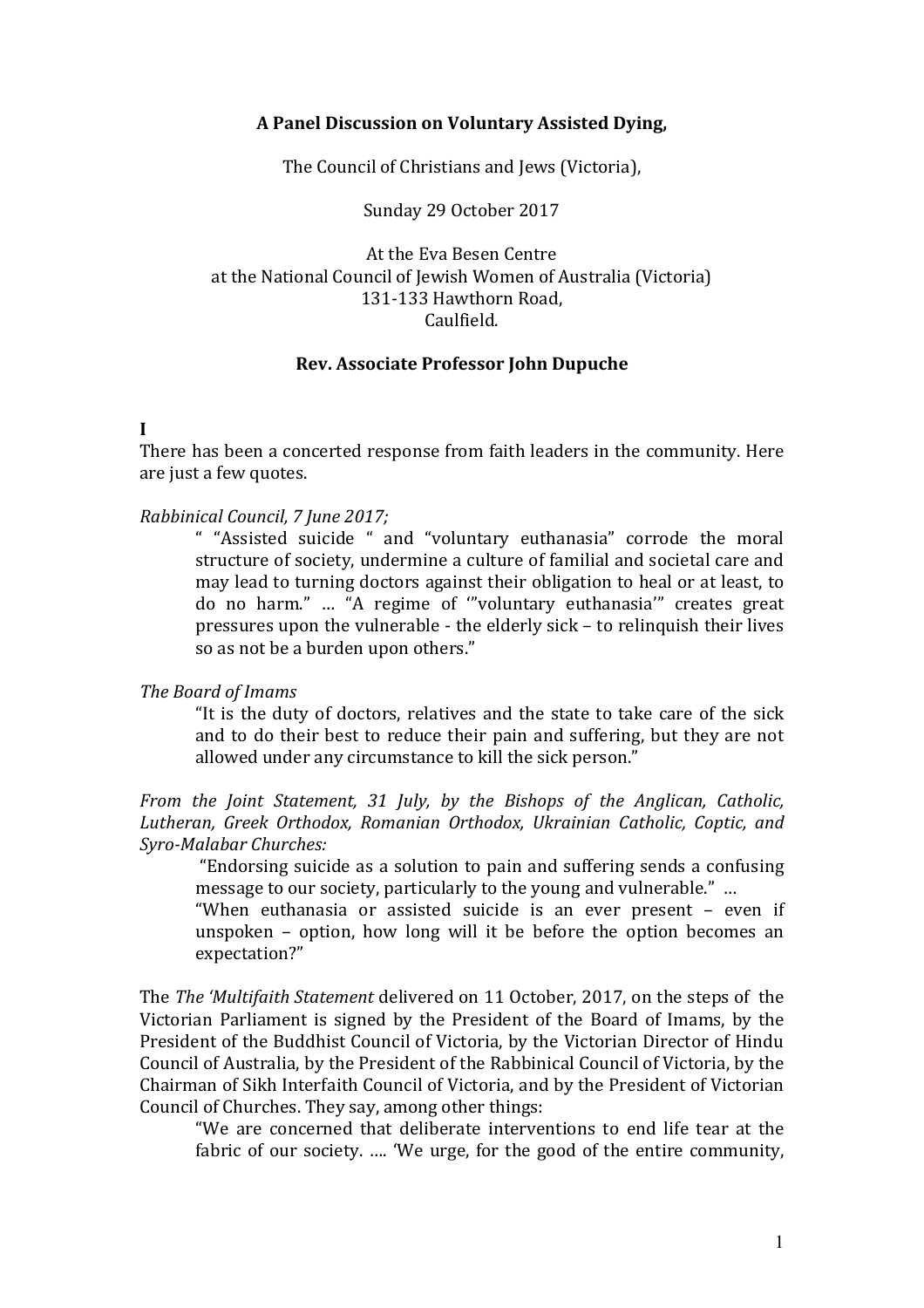that the Government extend access to palliative care to all Victorians who need it."

*Medical associations* are also uneasy about provisions in this bill:

"… the Australian Medical Association and the World Medical Association maintain that doctors should not be involved in … these practices." (*Archbishop Hart*, letter of 9 October 2017)

# **II**

Do these voices carry any weight? Do the ancient traditions give us pause? They seem to come smack up against the wall of individualism, comfort, and control. How can they respond to the argument: 'It is my life; I have the right to do what I want with it,' an attitude that is appalled at the prospect of vulnerability and dependency. That argument, however, leads to an individualism that degenerates into narcissism, conflict and the breakdown of society.

To this the faith traditions say no, that is not the way to go. It is their role, welcome or unwelcome, to show the consequences of folly.

"The Victorian Premier, Daniel Andrews, has urged his fellow parliamentarians to support assisted dying legislation … recounting stories of harrowing deaths that he said could have been prevented through voluntary assisted dying laws." But hard cases make bad laws. In any case, Parliament is empowered only to determine legality; it is unable to ascertain moral value. Laws can be legal but not moral; similarly, actions can be moral but not legal. Parliament does not claim both legal and moral authority.

The title of the bill before Parliament, 'Voluntary Assisted Dying Bill', involves a euphemism that is the sign of a bad conscience, for the term 'assisted' is intentionally ambiguous and is used to hide the fact that the bill consciously intends to hasten death.

Some argue that any administration of medicine that hastens death justifies the intention to cause death. That argument ignores 'the principle of the double effect', which refers to the fact that an action can have two effects, one of which is intended the other is not. When morphine, for example, is administered in order to relieve distress, it may weaken the heart and so hasten death; but the death is not intended. That act is morally different from administering a lethal drug in order to cause death. In the first case relief is intended; in the second case death is intended.

Again, the argument is advanced that euthanasia is already occurring; that it must therefore be brought out into the open, enabled and controlled. That argument is clearly absurd, for the same kind of argument could be made for legalizing dangerously addictive drugs.

Daniel Andrews recounts stories of harrowing deaths, which must be appreciated in all their gravity. Yet, pain management is constantly improving,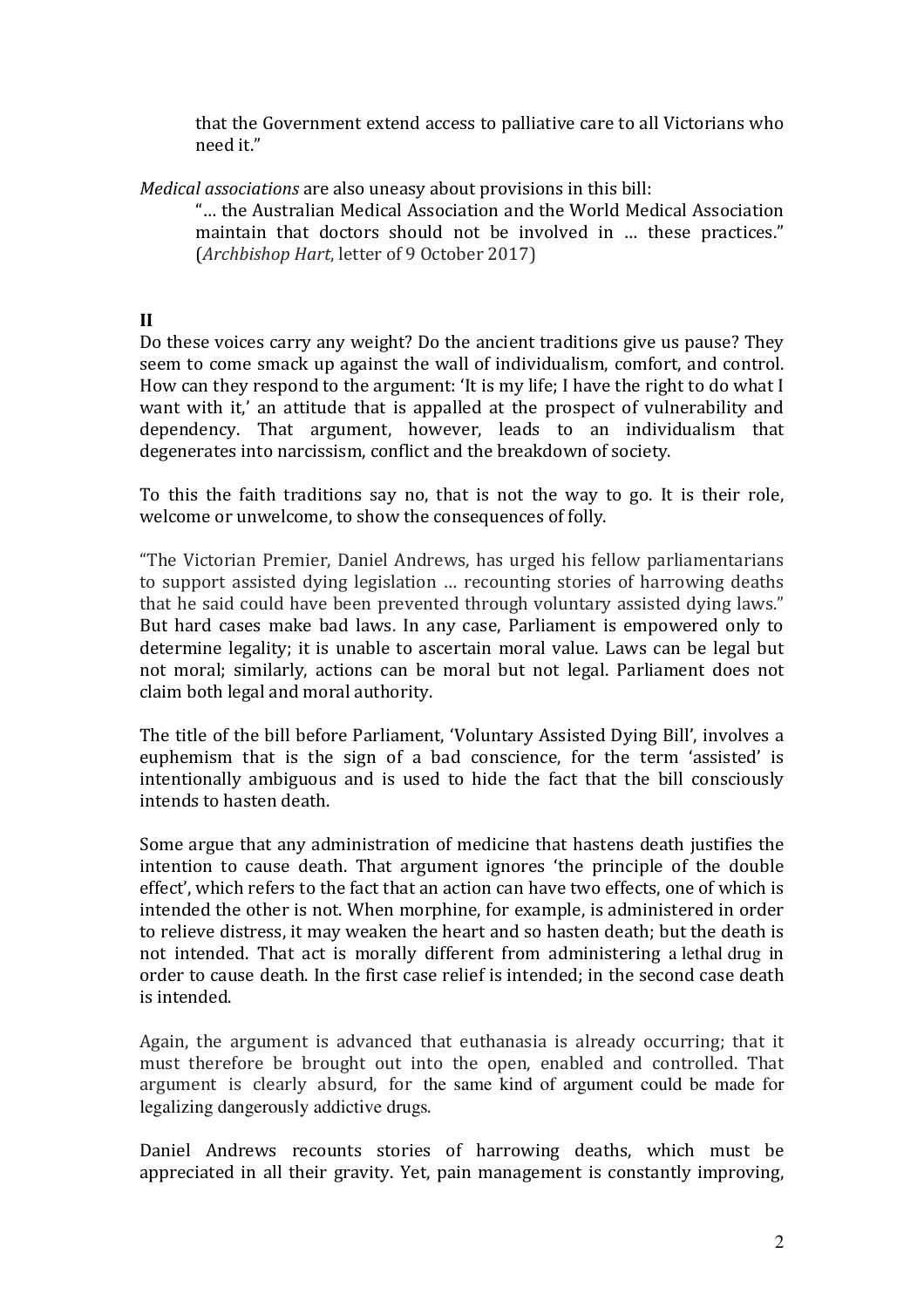and we can realistically look forward to complete success in this field, a fact that this bill does not take into account. Palliative care can likewise be improved, which is the subject of the third section of this paper.

The bill aims to solve a problem, but in so doing it creates a raft of new problems. The practice of euthanasia will cast its dreadful pall beyond the sick and elderly to the middle aged and the young. Its dark shadow will grow ever longer. It will have its effect on you and me, on all of us here.

Indeed, the time will come when hard economic decisions determine the level of care to be given to the sick, as is already being mooted in the UK. Budgetary considerations may lessen the support given to palliative care, increase the distress of dying and put a subtle pressure on people to end their lives.

The Deputy Premier, James Merlino, has told the Legislative Assembly that the bill was proposing "state-sanctioned suicide", saying that the 68 safeguards to be enshrined in the legislation only meant there were "68 things that could go wrong". Merlino "added that the laws would lead to a slippery slope where others would demand the right to die, and that he was worried victims of family violence and elder abuse might be coerced into asking for voluntary assisted dying. "If you say one group of people can be euthanized or assisted to take their own lives, on what basis do you exclude other people?" he said. "Why not those with a disability, why not children, why not the frail and elderly, why not those suffering from extreme loneliness or despair, why not those who are simply tired of living?

In the Netherlands, laws are already being considered that allow those who are tired of life, or who feel that their life is complete, to have themselves put to death. Let us not be naïve. We are in danger of creating a monstrous society.

The novel *Brave new world* written by Aldous Huxley in 1931 and published in 1932 is prophetic. It describes a world where the span of life from birth to death is governed by alpha males who create five classes of test-tube babies and put adults to death at a planned use-by-date.

The context of the bill is radically altered if we consider that the human being is not limited to the here and now but has the prospect of a glorious future. That is teaching of all the faith traditions. It cannot be proven scientifically because it relies on a different faculty of knowledge. But the best things in life cannot be proven scientifically, such as love, beauty and peace. These are known in wisdom.

## **III**

The process of dying is profoundly valuable. Youth is the time to prepare for life, the spring that prepares for the summer of middle age. The time of dying is the autumn when the harvest is brought in. It is the time to look back on life and to see its meaning. It is the time to acknowledge faults and failings, to seek